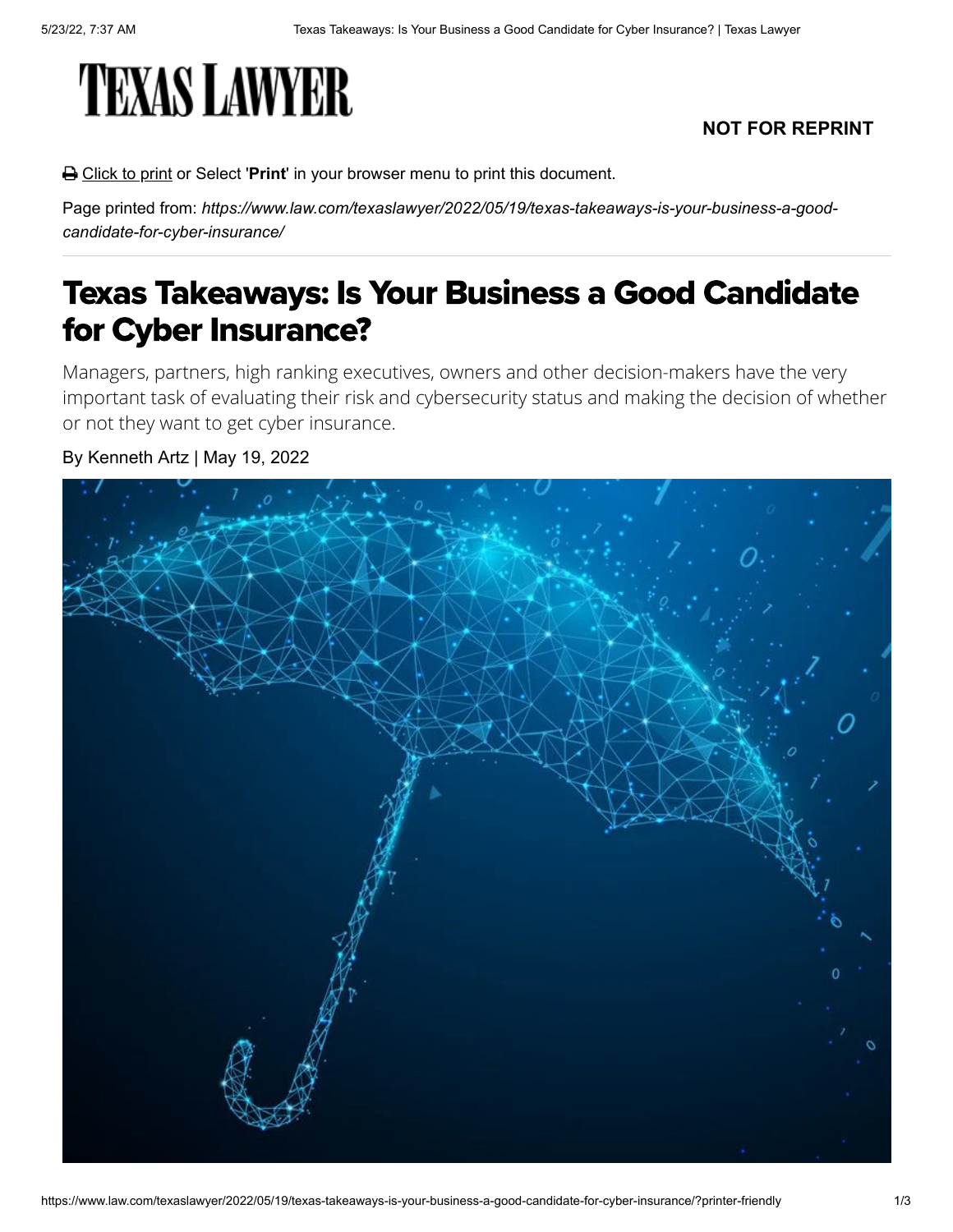#### **Credit: Illus\_man/Shutterstock**

I'm Kenneth Artz, and this is **Texas Takeaways**. We're always looking for feedback from our readers. Please send a note to kartz@alm.com with ideas, questions or comments. We look forward to keeping in touch!

Unfortunately, in the world we live in today, firms that experience a cyberattack will feel an increased pressure to gather all the information, uncover the root of the issue and respond in a meaningful way without elevating the crisis, **[Heather J. Oden \(https://www.balljanik.com/our-team/heather-j-oden/\)](https://www.balljanik.com/our-team/heather-j-oden/)**, COO at **[Ball Janik \(https://www.balljanik.com/our-team/heather-j-oden/\)](https://www.balljanik.com/our-team/heather-j-oden/)** said in a **recent column [\(https://www.law.com/newyorklawjournal/2022/04/25/firms-bolstering-investment-in-cyber](https://www.law.com/newyorklawjournal/2022/04/25/firms-bolstering-investment-in-cyber-insurance-to-transfer-risk/)insurance-to-transfer-risk/)**.

"We must be proactive as cyberattacks continue to cause widespread disruptions in business," Oden said.

"Cyber breaches continue to happen at an alarming rate, and we must be prepared," says Oden. "While we can't expect cyber insurance to fix all our issues, it does help provide an offset of the costs to respond if you are a victim of an attack; this is another tool to help us protect our firms."

A cyberattack on a law firm presents special concerns that ought to be considered well before the cyberattack hits, **[Franklin Zemel \(https://www.saul.com/attorneys/franklin-zemel\)](https://www.saul.com/attorneys/franklin-zemel)** and **Erik [VanderWeyden \(https://www.saul.com/attorneys/erik-vanderweyden\)](https://www.saul.com/attorneys/erik-vanderweyden)**, attorneys with **Saul Ewing Arnstein & Lehr (https://www.saul.com/attorneys/franklin-zemel)**, said in another **recent story [\(https://www.law.com/dailybusinessreview/2022/05/19/why-law-firms-should-not-pay-ransomware](https://www.law.com/dailybusinessreview/2022/05/19/why-law-firms-should-not-pay-ransomware-demands/)demands/)**.

Texas Lawyer spoke recently on these topics with **Chad Hammond**, a security expert at **NordPass (https://nordpass.com/)**[, a password manager which allows users to generate strong passwords a](https://nordpass.com/)nd keep them in a secure vault.

NordPass helps users to stay one step ahead of a data breach and mitigate other cybersecurity threats with a business password manager, says Hammond. In addition, it also helps to secure credentials and easily apply company-wide settings to enforce a secure perimeter and focus on growing your business rather than worrying about the next potential cyberattack.

#### **Why is cyber insurance important?**

**Chad Hammond**: Cybercriminals are quick to adapt to the new normal: cybercrime is on the rise and the threat landscape grows ever more sophisticated by the day. Data breaches are also incredibly expensive. [According to IBM, the average cost of a data breach was \\$4.24 million \(https://www.ibm.com/account/reg/us](https://www.ibm.com/account/reg/us-en/signup?formid=urx-50915&_ga=2.222449944.2059295313.1627595142-409667326.1627595142)en/signup?formid=urx-50915&\_ga=2.222449944.2059295313.1627595142-409667326.1627595142) in 2021.

On one hand, a long line of high-profile data breaches have demonstrated that digital security is not a given even among industry titans. On the other, the booming cybercrime industry is benefitting economies of scale, making smaller and smaller businesses more affordable and attractive targets.

Unfortunately that means that, now more than ever, no one is immune from a potential attack. Which is daunting given that the impact of a single cyber event can be devastating, threatening insolvency.

This is the reason why cyber insurance is becoming more important than ever. Companies are looking for a way to protect their businesses from the devastating impact of a possible cyberattack.

#### **What does this mean for managing partners (MPs) and firm managers?**